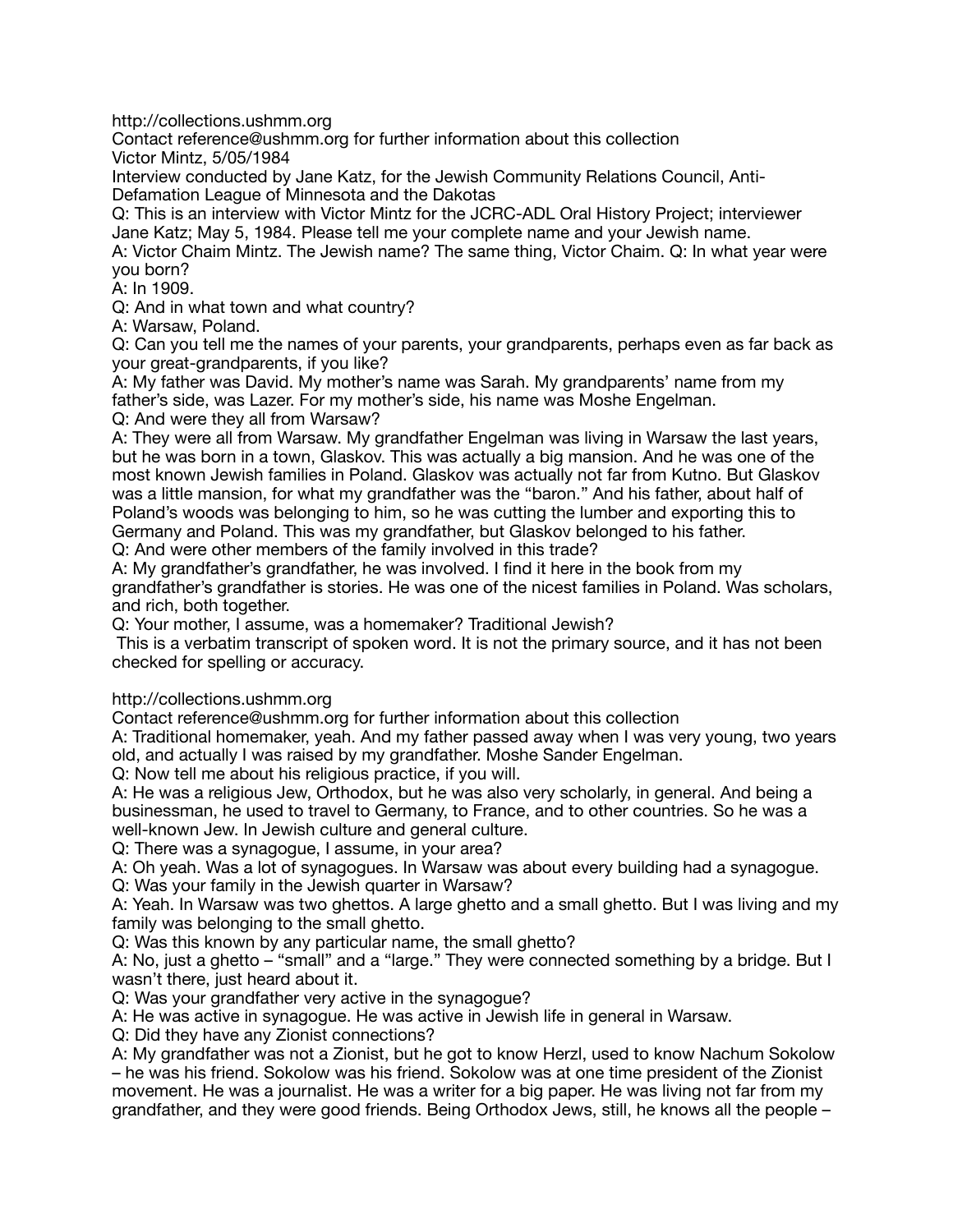because he was a businessman – knows all the movements in Poland, the Zionist movement, and general cultural movements. He was involved with that.

Q: Now you, of course, had an education in Hebrew. And Yiddish, I assume, was spoken in the home?

This is a verbatim transcript of spoken word. It is not the primary source, and it has not been checked for spelling or accuracy.

http://collections.ushmm.org

Contact reference@ushmm.org for further information about this collection

A: In Hebrew. Of course I was going to a Yeshiva. After, I graduated high school, and two years college. I was an accountant in a bank.

Q: What was the name of your college?

A: Business General College. In Warsaw.

Q: And you graduated as an accountant?

A: Yeah.

Q: And did you have a chance to practice at all? What year did you graduate?

A: I graduated in 1928. I was 19.

Q: And then what happened?

A: And then I started to work – in 1929 I started to work in a bank. Until started the war. I was their main accountant in the bank – till the war.

Q: Now we move to the early '30's.

A: You want me to tell you about the pogroms in Russia? This was in 1919.

Q: How did you get involved in that?

A: When the 1914 war started, my grandfather went to Ukraine –a town by the name Proskurow – because his son-in-law was living there, and they were afraid in Warsaw for bombardments. So he went there. And I, being raised by my grandfather, with my mother and my brother and my sister went also there. This was about 1914. And in 1919, we were living in Proskurow, and there came the Ukrainians, with Petlura. Petlura was the head of the Ukrainian government.

And this was a Sabbath afternoon. They went to the city and they killed out 5,000 Jews. This was done in three hours – from 2 till 5 o'clock. And I saw through the window, they were running, they weren't coming to our house, why I don't know. And after, in our house, they made a hospital for the wounded people. Was over 100 injured people in our house. This is a verbatim transcript of spoken word. It is not the primary source, and it has not been checked for spelling or accuracy.

#### http://collections.ushmm.org

Contact reference@ushmm.org for further information about this collection

Q: Did you say that you watched the slaughter from the window?

A: From the window I saw running, with the open swords, the Ukrainians. Why they didn't come into our house, is a question. I don't know. Miracles! And in this was my grandfather, also. He worked with a special committee from the United States, came and saw everything. Also recorded for the history! And after, I was there till 1920. The governments were changing in and out there. The Bolsheviks came in after the Mensheviks. The White Russians came in after the Red Ukrainians, till the Bolsheviks. And then I smuggled a border – my comrades and me, together – smuggled the border back to Poland.

Q: Well now, the transition, as I recall, wasn't it in 1917? Or was that the beginning of it? A: Nineteen-seventeen started fights, there's different groups. There was the Nicketses; there was the Cluroffses; there was Bolsheviks. The city was taken over, one by the other. Even the Polacks were there also in 1919. But after 1920, when there was already Russia, and I was from Poland, we smuggled the border to Poland, and I came back to Warsaw.

Q: Very glad, I guess, to be out of there with your life! And you were quite young. A: I was then about nine years old.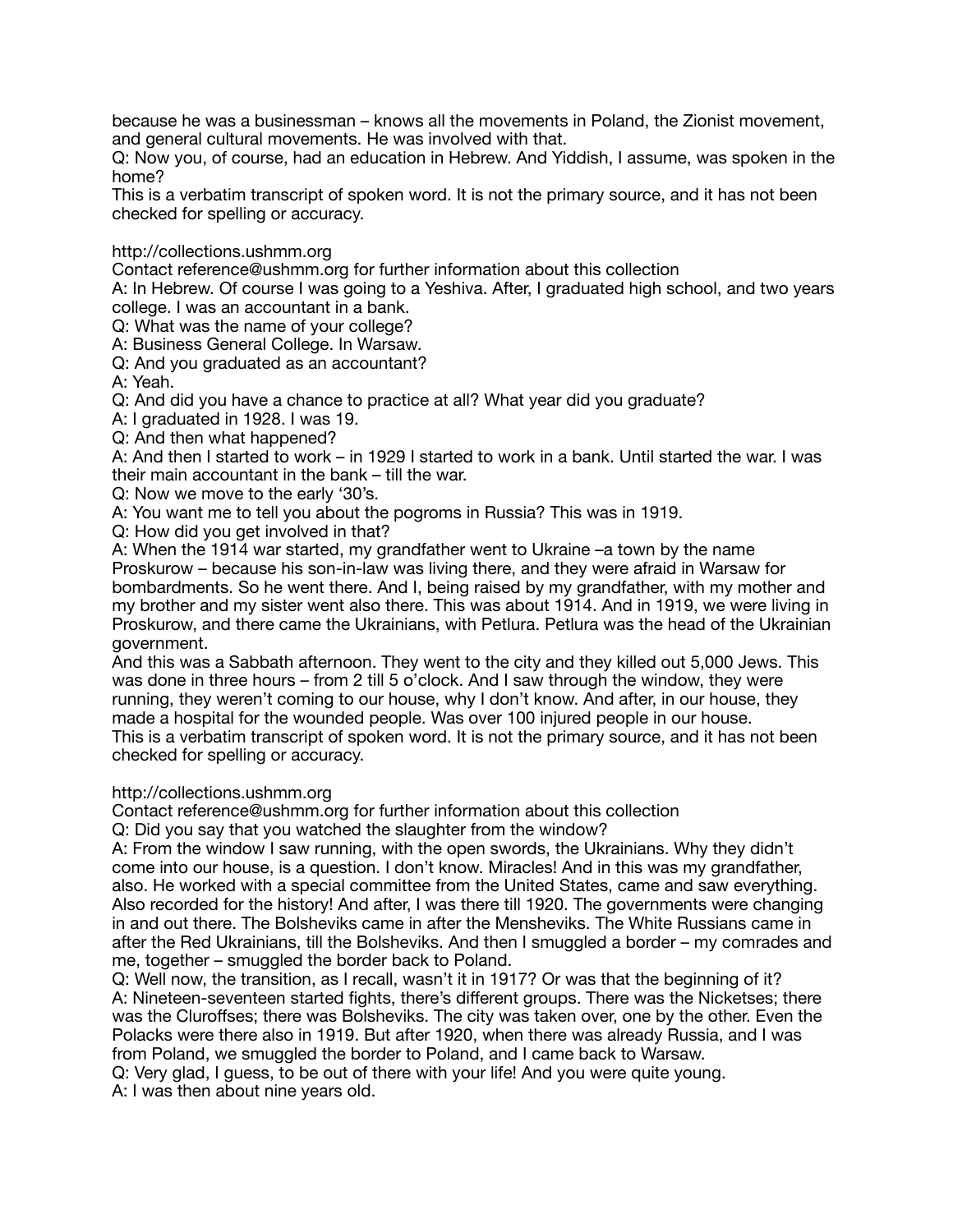Q: What an impression you must have had of the human race at the age of nine. You must have lived in fear!

A: History repeats history. This is Jewish history.

Q: So you returned to Warsaw in 1920. And you had your education, and you began working as an accountant. So now we come to the early '30s. At what point do you recall hearing the tremors? Getting the sense that the Nazis were beginning to build their movement? A: In '33 they took over. Hitler took over and right away they were against Poland. They want back a part of Poland. But in Poland was also the big anti-Semitism, and was 1938, the Germans evacuated – threw out from the country – all Jews who used to be Polish citizens. This was in 1938, and a lot of refugees came to Warsaw.

 This is a verbatim transcript of spoken word. It is not the primary source, and it has not been checked for spelling or accuracy.

## http://collections.ushmm.org

Contact reference@ushmm.org for further information about this collection Q: Before we discuss that, may I ask you to go back a little and tell me what your experience was with anti-Semitism in Poland?

A: The experience with anti-Semitism in Poland was that sometimes you go into a park, some young Poles could beat you up. And this was competition. They used to stay by stores, the Jewish stores, not to buy, because it was a Jewish store. And university was the fight, because they want Jewish students to be on the left side of the room – not to be mixed – and they on the right.

And the Jewish students didn't accept this. So they were staying in the middle, in the hall, because they didn't want to sit on the left side. I remember once was a big demonstration of this. On one side was going a Jewish demonstration of students – I was with this

demonstration – the other side was going the "Indecks," this was the Polish Democratic – kind of like a Nazi Party – what was the anti-Semitic party. And they were walking. Placards. And the police was in the middle, protecting us from one another. But there was a lot of anti-Semitism, I remember. All the time. After the big pogrom, in a little town, Przytik. Before 1939. Was, I suppose, in '37 or '38. I heard only. I was not there.

Q: I suppose there were Jewish newspapers, and so you got all this information.

A: Jewish newspapers, yeah. Was also Polish newspapers. Was even one Jewish newspaper in Polish language. But was a lot of Jewish newspapers written in Jewish.

Q: Now, as Nazism began to build elsewhere in Europe, you began to feel some of the tension and some of the pressure.

A: Oh, sure, there was tension and pressure. The Jewish businessmen, starts in '37 to boycott German products.

Q: The Jewish businessmen began to boycott German products. And your father was involved in that?

A: My father was passed away. My grandfather was already retired.

Q: At this point you were a practicing accountant. Can you describe a little of the climate of those times. The atmosphere?

This is a verbatim transcript of spoken word. It is not the primary source, and it has not been checked for spelling or accuracy.

# http://collections.ushmm.org

Contact reference@ushmm.org for further information about this collection

A: The atmosphere was very harsh. It was a very crucial time. You got a lot of Jewish writers – was a Jewish writers union in Warsaw – and about every day you got a lecture on different themes. You got there a lot of Yeshivot, Talmudic schools. You got a couple Hebrew schools – not religious, but in Hebrew language – what you call it, like a regular school. Not a Talmudic school. A secular school in Hebrew language. And we got a lot of the secular schools. This was already from the Bund. This was a Jewish socialist organization. What they've got a lot of secular schools in Yiddish.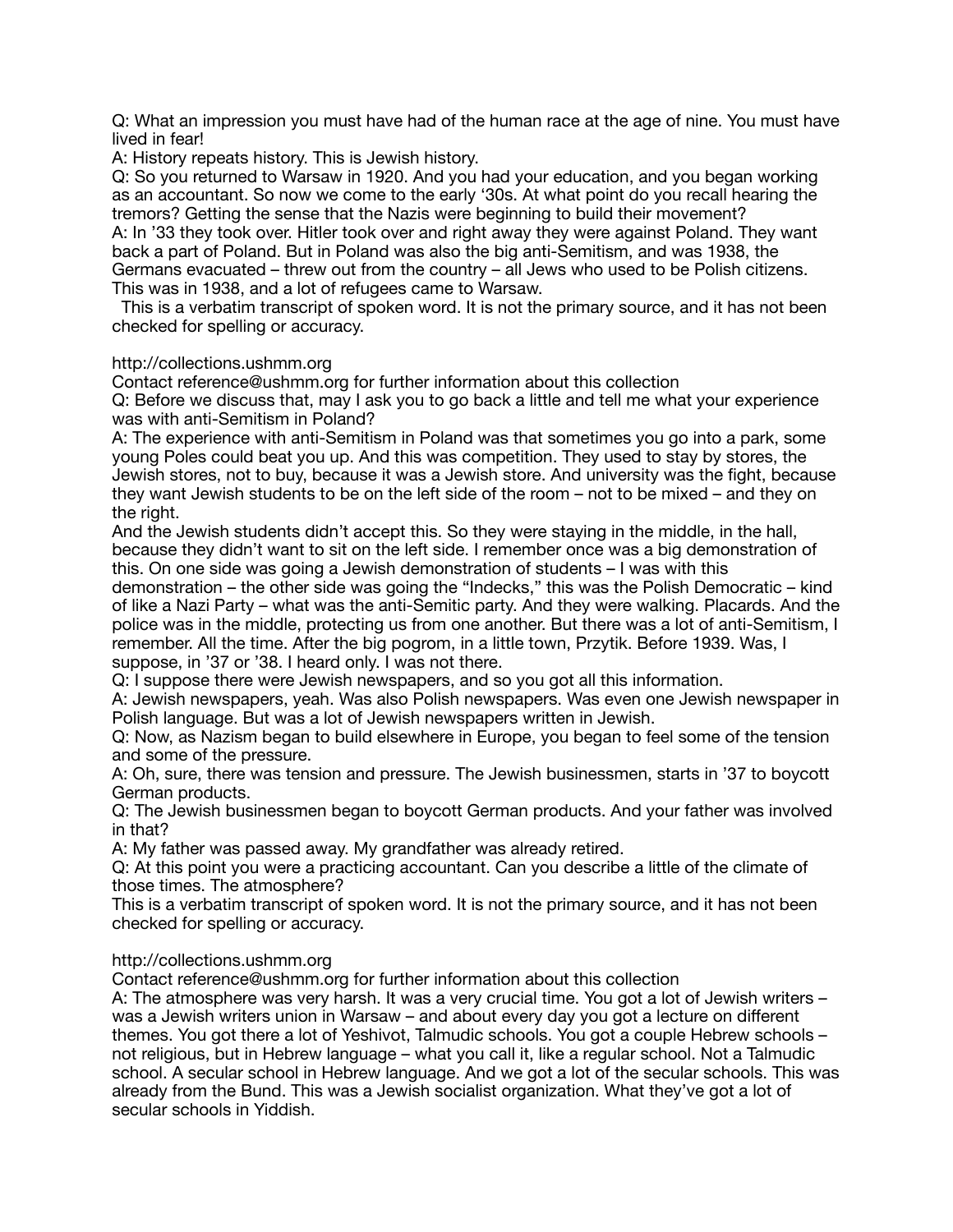Q: The influence of the socialists was quite prominent at that time.

A: No, I figure the Zionist movement was more prominent that the socialist movement. Was a lot of Jewish involved. Was like a rainbow! You got all movements. And everybody was fighting something, but not too much. In Warsaw was a Jewish Kehilla. This is a Jewish community what was ruling by itself. They got schools, and they got welfare departments and this was accepted by the government. As a matter of fact, they could tax all the Jewish people. And if somebody didn't pay the taxes, they gave all of it to, like here the I R S, and the I R S was collecting for them the taxes.

Q: Now you're talking about the Polish government doing the taxing or the Jewish government?

A: Both. Was Jewish, like here the Jewish Federation. But Jewish Federation is only if you want to give, and if you don't want you don't give, and they don't have schools. This was like a Jewish government, they had there. It was elections – official elections – all the Jewish people could vote, like you're going to a regular election. This was like a regular election, checked by the government, it was done correct, not cheated. And what I want to tell you is it was a Jewish life, a complete Jewish, a very high standard Jewish life.

Q: I get the picture. Social, cultural and economic. Did any of your relatives live outside the Jewish community?

A: Was not there a ghetto. Before 1939, you could live wherever you want. Was some places they didn't let some Jews in to live. This is happening right here in America also. Was a Jewish neighborhood mostly, but people was living all over the town.

Q: Did you ever serve in the military?

 This is a verbatim transcript of spoken word. It is not the primary source, and it has not been checked for spelling or accuracy.

## A: No.

http://collections.ushmm.org

Contact reference@ushmm.org for further information about this collection

Q: Now, when the war actually broke out, before the outbreak of the war, are there any specific events that you would like to record?

A: No especially.

Q: Do you remember what it was like to be there at the outbreak of the war?

A: Oh yeah, I remember. This was 1939, September 1st, Friday morning.

Q: How did you get the news of what was happening?

A: From the radio and people talking about this all over! And second or third day, was already bombardments. Seems to me that Thursday was all over the bombardments already. And the government was taking the people to army, drafting people to the army.

Q: I suppose some Jews were drafter, right?

A: Oh yeah. They called me Sunday morning to make trenches in the heart of the city, what was very bad[ly] organized – from the bombs. We came there and there was not shovels, nobody knew what to do. Was sitting there a few hours, and after, we came home. And there was advertised on the radio to leave the city; to join up with the army. So Monday morning, this was the 4th of September, I went out with my two cousins. We walked out of the city going east. And then on the highways was already bombardments. And the airplanes were going down—very down – with machine guns there was shooting, and the people died. To the left and the right, people were killed. And all of us, we used to run away into the woods when we saw the panes coming. And we were going, this was from Warsaw, to Brest. Q: What was your purpose in going there?

A: We were going east. When I come to the city Brest, the Russians came from the other side. And I found the Russian army already. The Germans was bombarding the highways, and with machine guns was shooting, but their army was still far away, because they were held up a long time by Warsaw.

Q: Had you joined the draft at this point? Were you drafted?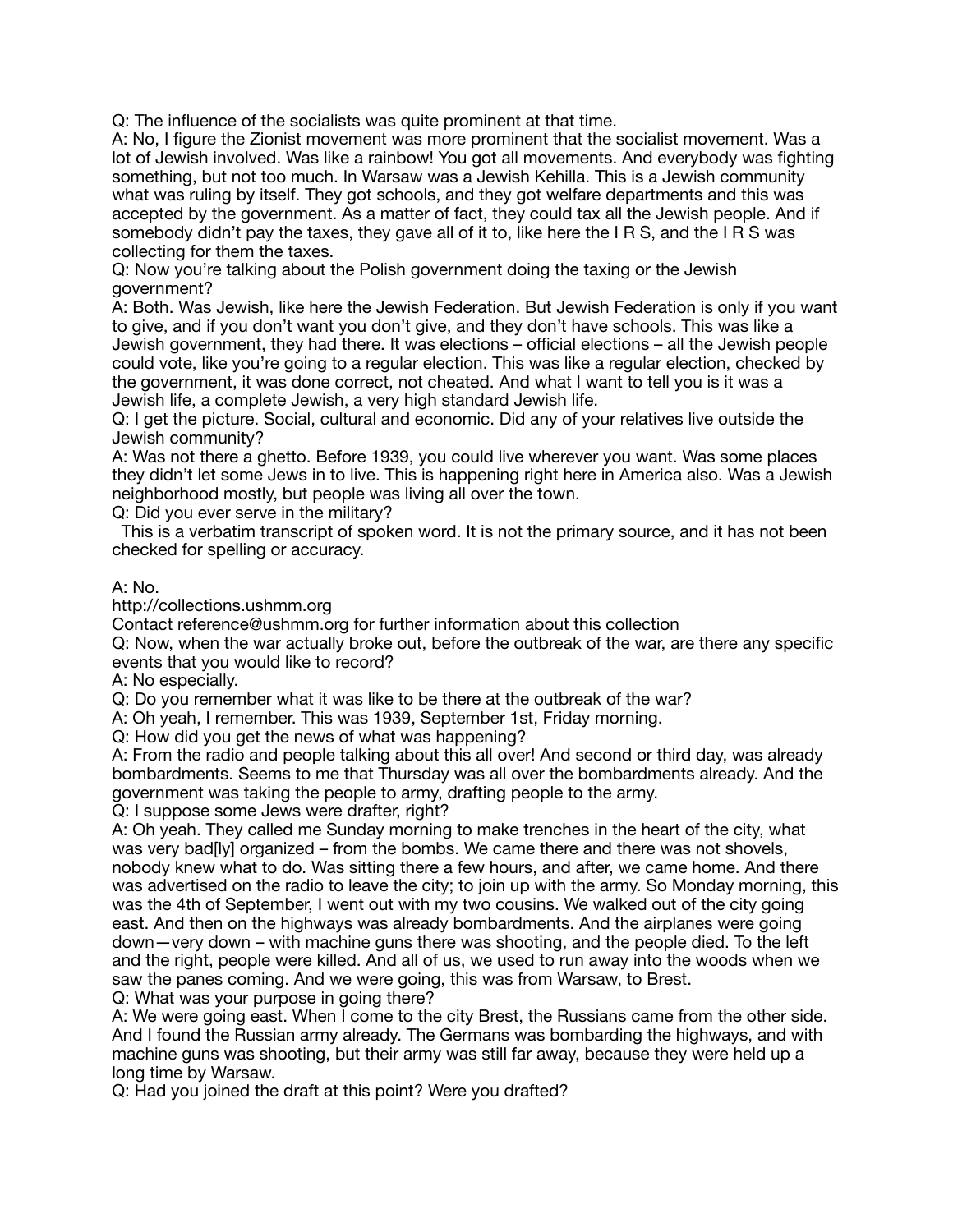This is a verbatim transcript of spoken word. It is not the primary source, and it has not been checked for spelling or accuracy.

http://collections.ushmm.org

Contact reference@ushmm.org for further information about this collection

A: I was not drafted. Everybody was running. The government was already in a turmoil. Q: So, you were fleeing.

A: Yeah, fleeing from Warsaw. And we went on Sunday, and this was next Friday. Five, six days we were walking and running on the highway.

Q: Is this all your family members?

A: No, only I and two cousins. The other ones, they couldn't. I got a sister, she got a little child, she couldn't go. Some were going. Some were staying. And then when I came to the Russian side – let's see, from there I went to Bialystok, and this was already the Russian side – and I was there till the end of December, and then I smuggled the border of Lithuania, because Lithuania was still a free country.

Q: During that time, did you have any news of other family members?

A: Yeah, I got news. Some people came smuggling the border from one side to the other. Q: They smuggled news of your mother and your grandparents?

A: Yeah, they bring in a few letters. Even a coat for winter, somebody brought me over. It helped, because was September, it started to be cold, so they brought me a coat over. Q: So you knew that your mother was okay at this point?

A: Yeah, I knew it. There was still not a ghetto. But I got news, and a few letters I got. When we smuggled the border of Lithuania, I was a few times caught by the Lithuanian soldiers, and they took away from me everything what I got – money and everything they took away. They caught me with the other few youngsters was with me, young people, they caught me, in a village. They took me to the police station. I was asleep uncovered there in the police station. In the morning he said he wanted to send me back to the Russian border. If I would go to Russia, I right away would go to Siberia for smuggled the border. Anyway, was in the morning – Saturday morning – and the soldiers took me and the other two young boys to the border. And we were going out, was still dark, we saw a Jew going with a tallis

 This is a verbatim transcript of spoken word. It is not the primary source, and it has not been checked for spelling or accuracy.

http://collections.ushmm.org

Contact reference@ushmm.org for further information about this collection

to a synagogue. I went to him and we told him what is going on. The soldiers told him to let us leave. The soldiers want only money; this is all what they wanted. But I didn't have already nothing. They told the soldiers to come with them to the synagogue. And when they come to the synagogue, I said: "Let me out though another door." And they paid 'em already, the soldiers.

And they took me, some, to a house, and I was there over Shabbos. And in the middle of the night, they took our whole group by horse and buggy to Vilna. This was subsidized by the Joint Distribution Committee. The committee subsidized the money to help to save the refugees that were coming out. I came to Vilna. I was there in the Committee a few days. They gave some of us a house there to stay.

Vilna was a fight before the war between Poland and Lithuania. Actually, Poland got, but after the Russians came in, they gave away Vilna to the Lithuanians. So the Lithuanians didn't want to have Jewish refugees from Poland in their capitol. So they sent me out to a town in Lithuania – Telz was the name of the town. And there I start to work a little bit in accounting. And after, I met my future wife there, and I got married in 1940 in December. And in 1941, in June, started the Russian-German war, and we start to run again. So then I run with my wife – always going by foot.

Q: Were you able to live openly as Jews in Vilna?

A: Oh, yeah. Lithuania I think was as anti-Semitic, but was a free country.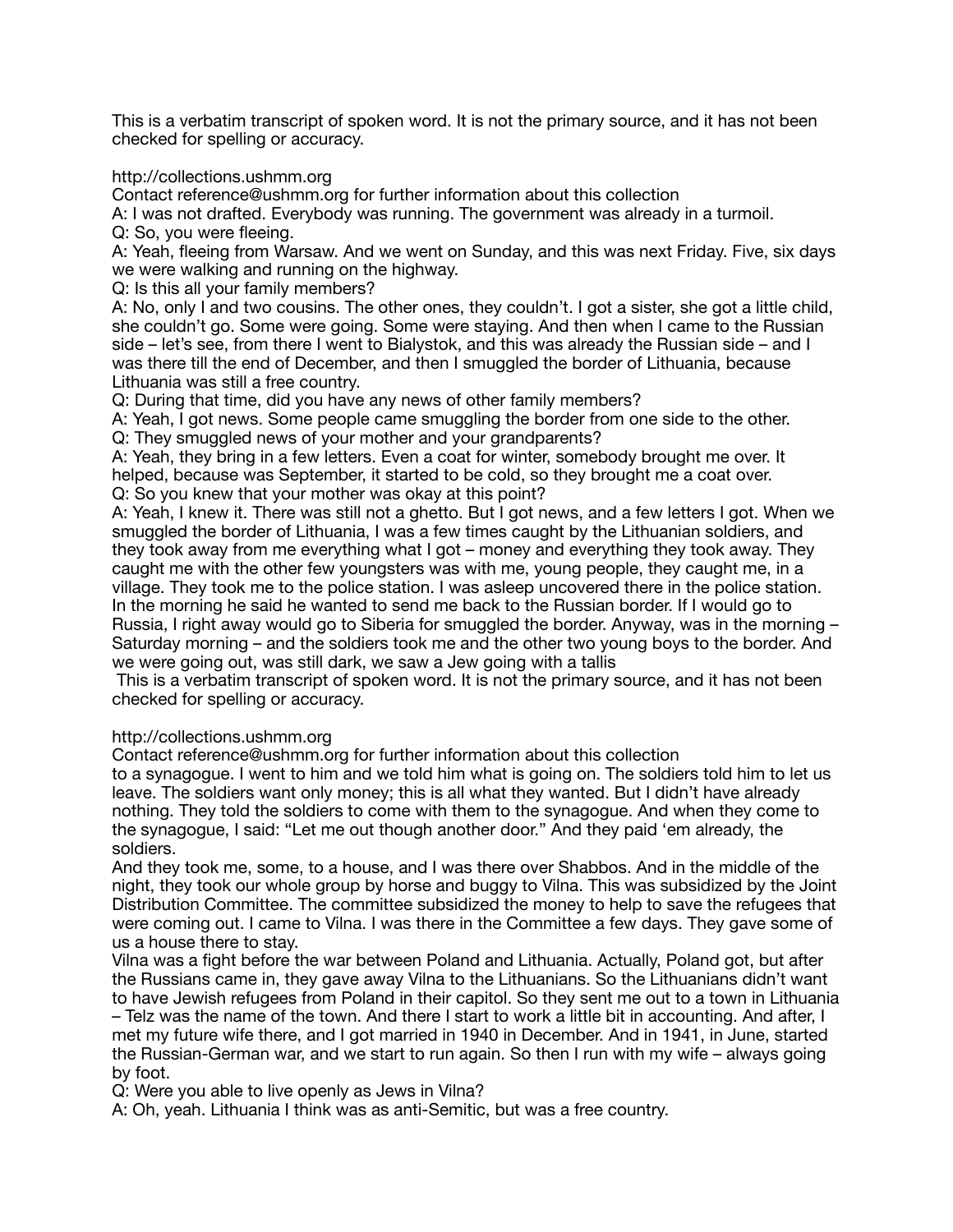Q: And you were able to practice your profession.

A: Yeah. I was actually not so able, because they didn't want people not citizens of Lithuania to work – not to take away jobs or something. But I made a living. But after, when the Russians came in, I was married. I came to Lithuania in January. 1940. But in June 1940, the Russians took over Lithuania. And when the Russians took over Lithuania, I could already work – officially – and I was working there as an accountant in a factory, till June 1941. Then I run away with my wife – with other few people. On the way was already Lithuanian partisans. They killed, from anti-Semitism, killed more Jews than Germans. On the highway, people came running already: "They're killing Jews on the way."

Q: Did you always wear your yarmulke? How could they recognize a Jew? This is a verbatim transcript of spoken word. It is not the primary source, and it has not been

checked for spelling or accuracy.

## http://collections.ushmm.org

Contact reference@ushmm.org for further information about this collection

A: No, I wasn't wearing a yarmulke. You can recognize a Jew. Sometimes you can make a mistake, but you recognize a Jew. It's not so hard to recognize a Jew. So, all the same story on the highway, the German planes were going down, with the machine guns shooting, and then we went to a freight train and came to Kovno. Kovno was before, the capitol of Lithuania. Then I caught another train, also a freight train, and I came to Riga. My wife got a friend, and I was sleeping there overnight, and in the morning I want to go out, the Germans were already in the city. But only by a miracle, the train depot was on the Russian side, Russian sector, still. We went from this house; we came to the depot. There was staying a train with the families of the Russian soldiers. There were trains

there. But there was not order – nothing. Nobody asked you who you are, what you are. We went into the train, and we went to deeper Russia, till 200 miles before Moscow. On the way, like I told you, the train stopped every 15-20 minutes, and the people got off from the train because the German planes were bombarding the trains where they're going. But we came safely. This was already in July 1941. I was there till end of August.

Q: Do you remember the town?

A: It was a kolkhoz. This is a cooperative town – the Russian name. This was near Danilov. I was there a couple of months. And then I saw the front is coming nearer. And it started to be cold, and I have nothing to wear, and my wife didn't have nothing, so I decided we will go southeast.

Q: How did you survive on the farm? Were you workers? A: We were working, yeah.

Q: Were you accepted as Russians?

A: Not as Russians!

Q: They knew that you were Jews?

A: Yeah. There was not, especially the farmers, not anti-Semitism, not any there. In the government was anti-Semitic, but not in the time of the war. In the time of the wars they were dependent[s] of United States and of England.

This is a verbatim transcript of spoken word. It is not the primary source, and it has not been checked for spelling or accuracy.

## http://collections.ushmm.org

Contact reference@ushmm.org for further information about this collection

Q: They were allies of the U.S. and England.

A: Allies, yeah, Sure, you could hear something about anti-Semitic, it was single people, but not from the government. You didn't feel the anti- Semitism. There was a law against religion, yeah, but not anti- Semitism. Even then they let down the fight against religion also, because they were allies of the United States.

Q: So you didn't form a synagogue on the collective farm! (Laughs)

A: No. So the Ukrainian trains were going steady to the east, because the front was coming nearer. So, I went in a train. Nobody asked you who you are, what you are, and we went. And I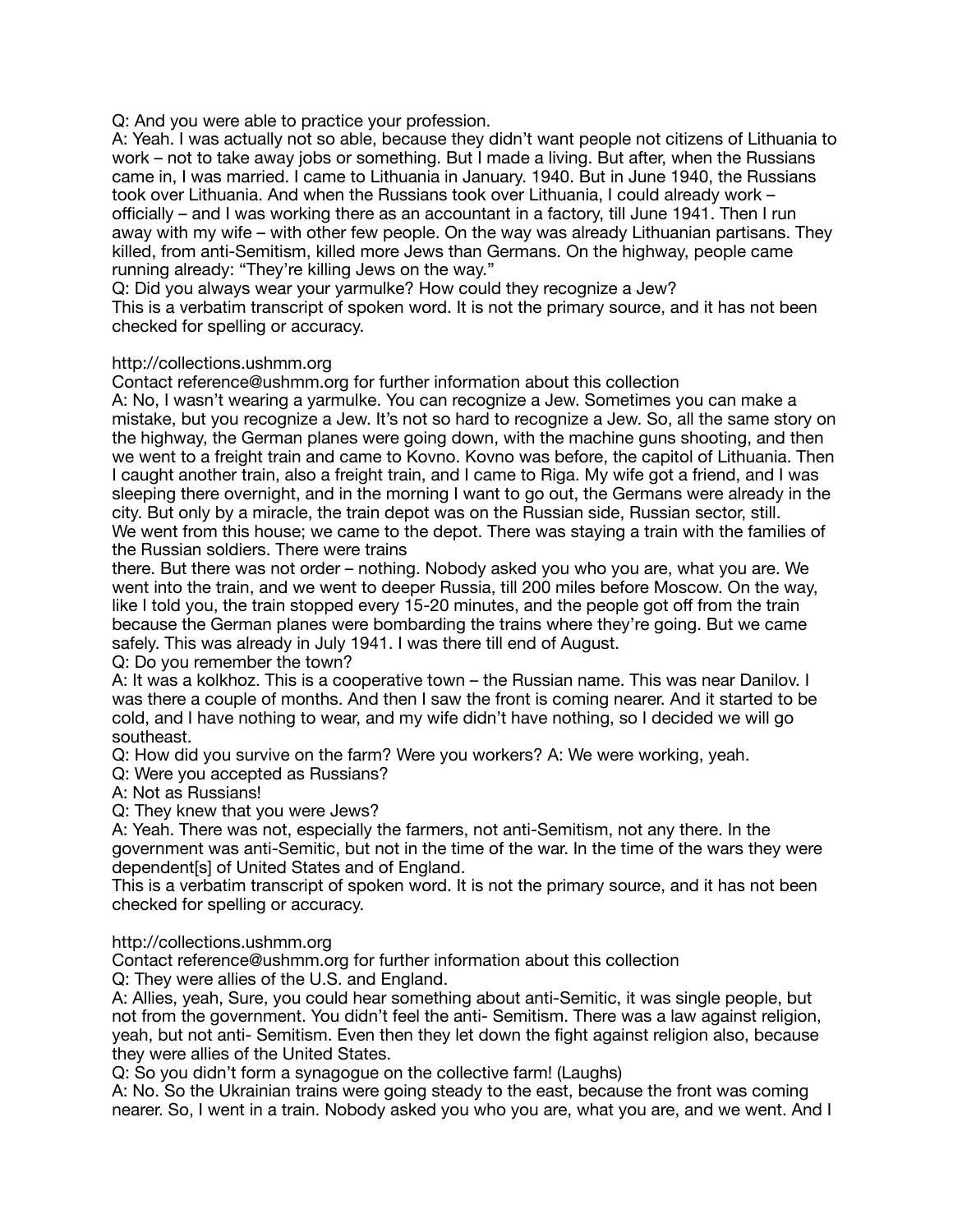was in Novosibirsk, and from then I went south till – different trains, not the same train always – till we came to Samarkand. This was in middle Asia. We didn't have what to eat. We were without anywhere to sleep, we were sleeping on the streets because a lot of refugees were there.

Till finally I came to a little town, and I got a job as an accountant, because they'd mobilized a lot of the Russians. They were eager to get somebody to work for them. And I was working there afterward in another place. And after, I was settled in Samarkand, and I was there till 1946, in May. In May, I was evacuated from there to Poland because there was an agreement from United States and Russia, that all the Polish citizens, they got to let them out from Russia. So I came to Lodz. My youngest daughter was already born. She was born in Samarkand. This is not far from Afghanistan, a couple hundred miles, not more, maybe less, I don't know exactly. And then I came to Lodz. And it was our idea to leave for Germany – there was the Jewish camps – and from there to go to Israel.

Q: But of course, when you returned to Poland, you heard all the stories of the atrocities, and most of your family members....

A: Oh, year. I didn't find nobody!

Q: Tell me about that.

A: Being in Lodz, I heard everybody is gone! The Holocaust! I heard before, but now I see. I looked for a relative, friends. I couldn't find nobody! Lodz is like a little park, people know my family. My sister and brother-in-law were taken to the concentration [camp]. She got a little baby, and the baby was killed. And after 1945 they were driven

 This is a verbatim transcript of spoken word. It is not the primary source, and it has not been checked for spelling or accuracy.

#### http://collections.ushmm.org

Contact reference@ushmm.org for further information about this collection

on the highways, in Germany. They passed away on the highway in Germany. Somebody told me this. And my mother passed away. My grandmother, I don't know. I decided to go out to Warsaw to visit the grave of my father, because I know I'm going to leave already Poland. And my wife, I left her in Lodz, because it was very dangerous then to ride the trains, because the Poles saw a Jew, they threw 'em out the window. It was right away after the pogrom in Kielce, done already by the Poles. But anyway, I went to Warsaw. In Warsaw I didn't find Jews at all. From there I went to Prague, this is the other side of the river. Next day I went to Warsaw. I tried to come to my apartment, where I was living. All the houses were all down! But just my apartment was not destroyed. Amazing. I went in there. There a man was living. I asked if I can see the rooms. "Yes." And after that I went out, the gentile told me that "You've got a lot of books in basement." But I was afraid to go down there with the gentile, because this was after the pogrom. I didn't trust the Poles, especially to go down in the basement.

So, I went from there to the cemetery, to my father's grave. I couldn't reach, because it was weeds and trees growing during the war. In the beginning, right in the beginning of the cemetery, there was a monument of my grandmother's great-grandfather. He was the first rabbi in Warsaw. And I come in there and I take a look to the left side, a little stone is there, and I read the cover, and this is the grave of my grandfather by whom I was raised. And I didn't have a camera with me to write this down. So I took the cast. This is the copy of this. I want to show you. This is a copy of my grandfather's stone. I wrote this down. I recorded by hand. Q: What does it say?

A: What this says is: "Here is buried Rabbi Moshe Alexander, the son of a Rabbi Yonke Vesukeh Engelman" – this was the stories that I want to tell you, they're written – "...a grandson of a rabbi, of a big scholar from the city of Koll. He gave out a book, the name of Bet Aaron – The House of Aaron." This is all what is written in this. There the book is, the second on my grandfather's father's. They're written, all the stories, there.

Q: This is a book that was published recently. A: This was published in '46, in New York. This is a verbatim transcript of spoken word. It is not the primary source, and it has not been checked for spelling or accuracy.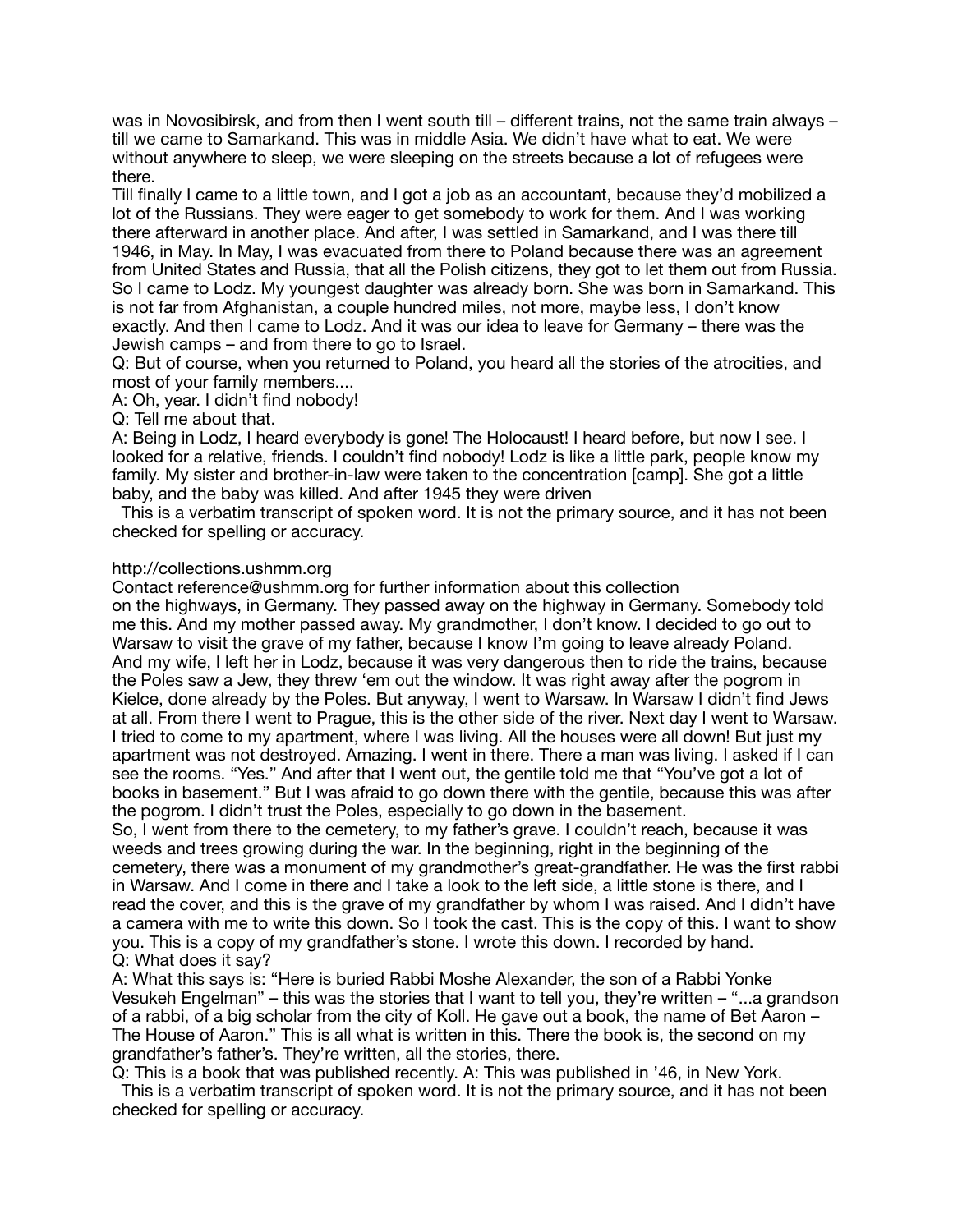http://collections.ushmm.org

Contact reference@ushmm.org for further information about this collection

Q: And these books tell the story of your family members. So that's something to be very proud of. It may be that people from the ADL would like this material, but I won't ask you for it now. I'm sure that's very valuable to you!

A: To me it's a matter of life and death. From the cemetery I found when my grandfather passed away. He passed away a few months before the liquidation of the ghetto. Who put up the stone, the monument, I don't know who it is, but I found it there.

Q: What stories did you hear of the resistance within the ghetto? Did you meet people who had taken part in it? And who had survived it?

A: I met people what resisted in a concentration camp. I met not a lot of people from concentration camps, but I met a person what he was from the fights in the resistance, and in the concentration camp they ran out. They caught some, and two or three were left alive. After coming back to Lodz, we went to the Czechoslovakian border. And there we smuggled, and with my little daughter in hand. This was in 1946. She was a year old. From Czechoslovakia we went to Austria. Was always illegal, but was already organized by the Bricha. You know what Bricha is? This was an Israel organization where they managed to take out the Jews from Poland to take 'em to Germany, and from Germany to Israel. I went with them from Czechoslovakia to Austria. From Austria we came to Germany.

Q: What was that like – to go through Germany at that point?

A: Was not very pleasant. I got a room from the Committee in a house where her husband was a general in the German army.

Q: Did you not experience hostility at that point? A great deal of hostility?

A: There were afraid. Right after the war, the Germans were afraid. But I saw a lot of this. The woman asked me if I can't help make a Sunday, to clean up the stones by the house there, because all the neighborhood made a project. So, I took a look on that, and told her, I was working enough for the Germans, not to work again. (Laughs)

Q: How did you deal with your own anger at this point – living in Germans – and among Germans?

A: We got used to this. Everything. Like think now about the running, and suffering, and not having what to eat, and the airplanes from up,

This is a verbatim transcript of spoken word. It is not the primary source, and it has not been checked for spelling or accuracy.

## http://collections.ushmm.org

Contact reference@ushmm.org for further information about this collection

shooting – it was terrible! But when you're living this hour, you're not thinking even about this. The body's going so immune to these dangers. You're not afraid more. You get used to this. Q: And I suppose you begin to think a lot about your own survival and what it means? A: Oh, year, sure. Everybody what survived, it was a miracle! Because they saw death hundreds of times and you see lots of it yourself, death before your eyes. But I happened to survive. It was a miracle.

Q: Did this strengthen your relationship with your God?

A: I don't know. When I went out before, I was religious. The last few years in Poland, I was religious again, but I was already more worldly. I start to be a member of the Zionist organization. And, after coming to Russia, I was not able to observe at all the religion. I remember, when I ran away from Poland, this was in 1939, I never eat not-kosher food. And this was Erev Yom Kippur, the day before Yom Kippur. We were running and didn't eat nothing. Came sudden a little village, and a Polish farmer gave us soup to eat. That this was the first time when I was eating not-kosher food with little pieces of meat inside, but I was not eating in a couple days!

And then, during the war you couldn't have it. You started being not so religious. You was not looking for religion. I still observed, even in Russia, observed the High Holidays. Passover I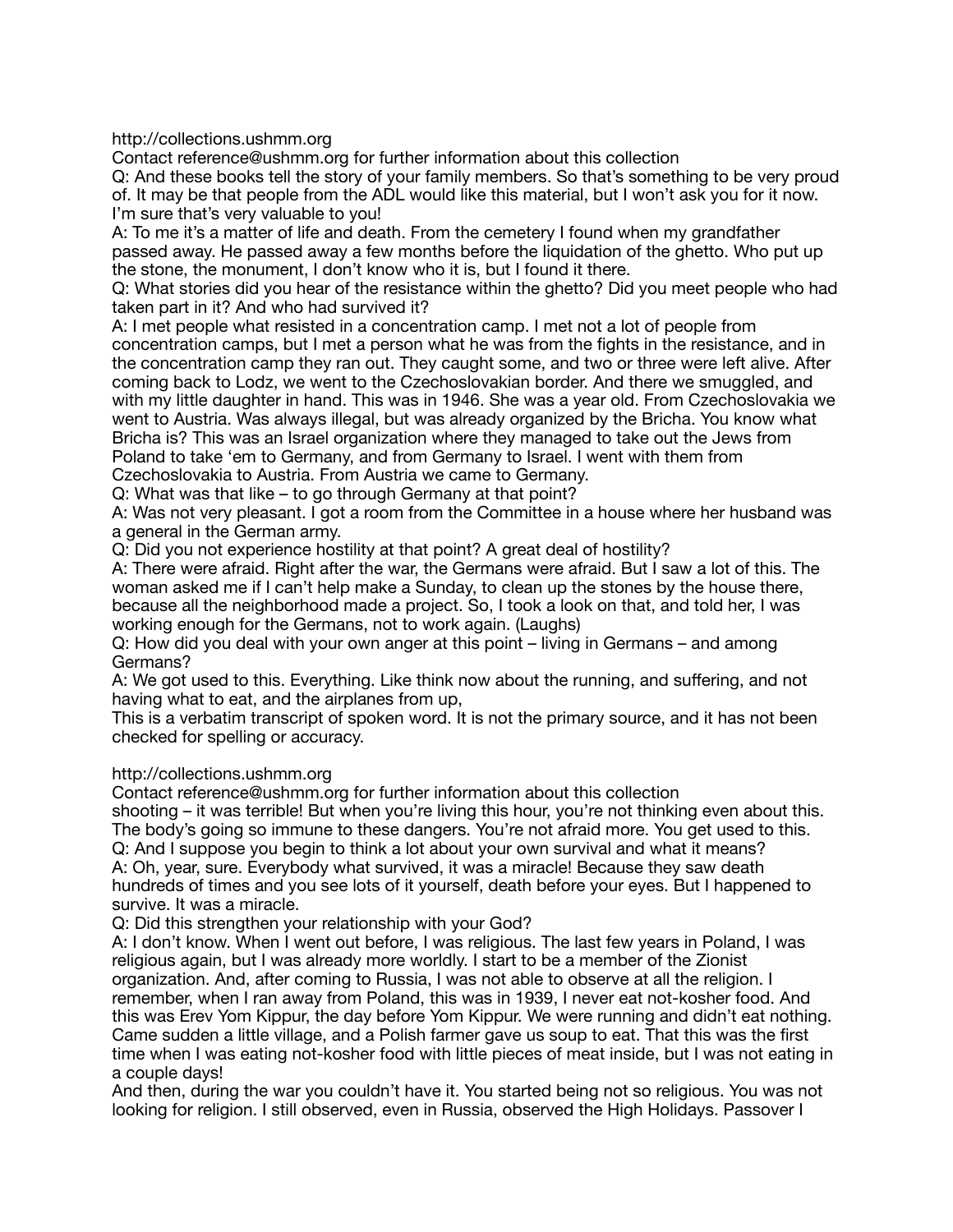didn't eat bread. But the rest is sacrilege. After I came here to the United States, in the beginning, I wasn't so religious at all. Just the last years is turning back to religion. Not that I seem so ready, about 15, 20 or 30 years.

Q: It takes time to be Jewish.

A: Yeah. I was working here on Sabbath! But after, when I went in my new business, it was possible not to work the Sabbath. I stopped and worked non-Sabbath. And now my business is up and closed.

Q: Was it the same organization that helped you go to Israel that had helped you before? You mentioned the Bricha.

A: The Bricha? Yeah. They helped me from Czechoslovakia to Germany. And from Germany, I want to go to Israel, but Israel was still not a government, not independent. Was 1946. And I had a little girl. I couldn't go illegal. So my wife got here in Minneapolis two brothers

This is a verbatim transcript of spoken word. It is not the primary source, and it has not been checked for spelling or accuracy.

http://collections.ushmm.org

Contact reference@ushmm.org for further information about this collection

and two sisters from before. So we decided to go to United States. In 1948, we came to United States.

Q: Which organization helped you make that change?

A: HIAS. Actually, the relatives paid for everything. But they did it.

Q: At this point, what would you say that it means to be a survivor of the Holocaust?

A: (Sigh) What it means to be a survivor of the Holocaust. Sometimes we're very well off. You raise children. No uncles, no aunties, no grandfathers, no grandmothers, and you do,

everything by yourself! And you start a new life! And I suppose they got some on your

psychology, you got something, a kind of print on this! The brain is a computer.

Q: An imprint of what you lived through, that you never really erase.

A: Imprint, yeah. And you can never forget this. But life is life. Is going on. And this is life. You can lose in death, dear ones, friend ones, but life is life!

Q: But always this feeling of being cut off from your roots.

A: From the family – the roots, yeah. But I go a lot of times to Israel, because there I got some cousins – near cousins, far cousins – I've got some family left, over there.

Q: Has your belief in a Supreme Being changed over these many generations?

A: I told you. Logically you think, "Why! Why" Why!" You cannot answer. You believe, and this is your tradition. This is all. Because this is happening, should I start to be not religious? I can't tell. I started to be not religious, because the circumstances were.

Q: Right, but you didn't turn away from God! A: I didn't turn away from God, no.

Q: You didn't feel that God had failed you.

A: No, no, no.

 This is a verbatim transcript of spoken word. It is not the primary source, and it has not been checked for spelling or accuracy.

http://collections.ushmm.org

Contact reference@ushmm.org for further information about this collection

Q: Some do that.

A: Well, some did it, yes. You got in the Jewish religion, you got rabbis asking, "Why? Why they suffered?" In all the persecutions that was during the last 2,000 years. Everybody asked the question, "Why?"

Q: Do you have an answer?

A: No answer to this! You cannot tell. You can't tell this. Q: Do you find that you're cynical about humanity?

A: Yeah, I'll tell you, but it's not only the Germans. Even the Americans in this time, even Roosevelt! They called it up, reconnaissance photographs, and they didn't want to give out what they asked him to bombard there the trains what I going to Auschwitz. They didn't do it.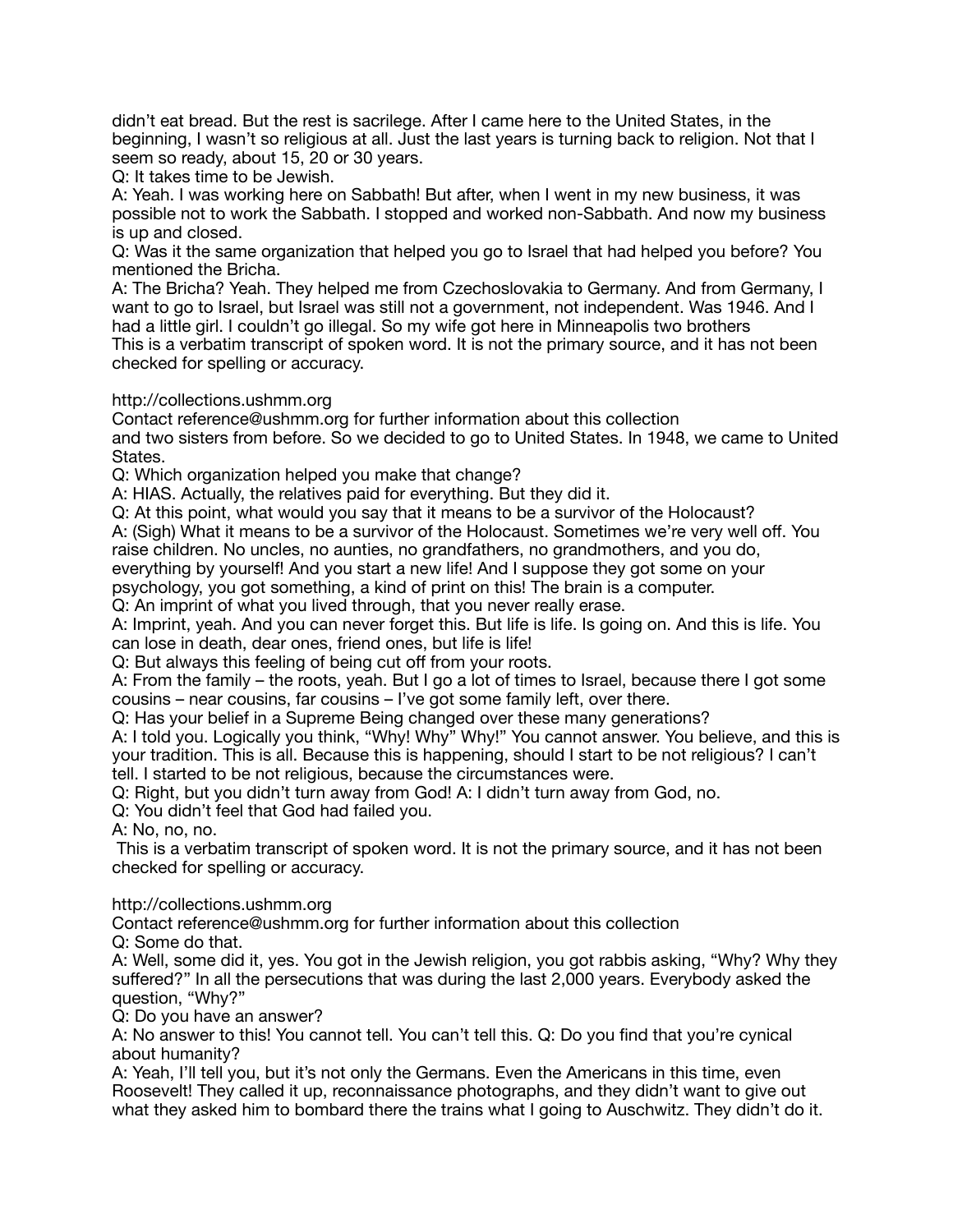They didn't let it be known. Now, hundreds of thousands of refugees from Viet Nam, from all over. Then, nobody's let in to the United States! Jews – the ships were going back to Germany. They didn't let in. The same thing, England. Didn't let in nobody to Israel. So you got a cruel world. Sure, the Germans were terrible. But I figure, all the world was against the Jews! Q: Do you think our Jewish tradition makes us different? Do you think that there's a sensitivity and an ethical value that we're brought up with that makes us different from other cultures? A: From other cultures? The ethical values is got a lot to do with this, because you calling this the "Am a sepher" – the nation of the Book. Because really, Jews were studying, always studying. And they got a lot of ethical and moral teachings. And this went in their blood – the teaching, the moral teachings – like anti-Semitism went in the blood of the gentiles. In the churches, they were always telling them, through the centuries, "Jews are the God-killer, the Jews are poisoning our lives and our water and everything." And this went into their blood! Q: Were you brought up to believe that all life, whether Jewish or gentile, is sacred? A: Oh, no question! No question! Every life is sacred. According to Jewish religion, the whole life is sacred. You got some things that make a difference, between Jewish life and a gentile guy, but he got to agree to this. But not in our days. Then was tied to circumstances. For instance,

This is a verbatim transcript of spoken word. It is not the primary source, and it has not been checked for spelling or accuracy.

## http://collections.ushmm.org

Contact reference@ushmm.org for further information about this collection

if I would be in a concentration camp, I would make also difference between Jewish life and German life. I will not hesitate to kill a German. Culture is changing. Conditions are changing, and you can never know.

Q: Survival becomes the primary value in that. When you came here as a refugee, did you feel a tremendous sense of separation from other people – non-survivors?

A: You feel there a difference between other people. Even today, seems to me, people thinks still I am a refugee. I heard some people talking, my friends, relatives, they want to say, "Take a look" – my son – "His kid makes a living. Take a look how the refugees..." They forgot to sav I'm a refugee, also. (Laughs) "Take a look how the refugee's doing well now." But, I don't know, this is life.

Q: What about the idea of "survivor guilt" that many people have written about? Have you ever experienced that?

A: I figure, very wrong! Because you got a Jewish saying: "Don't judge a person till you'll be in his place." If a German faces you with a gun, you angry! What can you do! You can't fight with him! I will tell you another story. I remember I was one time in the Center here. There was an Israeli; was talking about the same problem. And he was saying that Jews were going like sheep to the slaughter. And he even mentioned this, this got to do with the Jewish religion, because the Jewish religion didn't allow you to fight!

And I answered him [with] one question: Babi Yar was in 1941. That was after the revolution. How many years after the revolution? The revolution was in 1917. This was about from '17 till '41, 24 years. And there was all the Jews there, were not religious. So they're together with the Russian people – assimilated – and while thousands and thousands of Jews were killed in Babi Yar, and nobody started a fight against. This had nothing to do with religion, nothing to do because you're afraid. This has to do with they got guns and machine guns, and a lot of army. You stand naked!

Q: And what do you teach your children about power? About this act of survival? As a Jew and as a survivor. How did this affect your training of your children?

A: I always tried to teach 'em Jewish values. Very high. They're always going to Talmud Torah. And my boys are going a couple of years to

This is a verbatim transcript of spoken word. It is not the primary source, and it has not been checked for spelling or accuracy.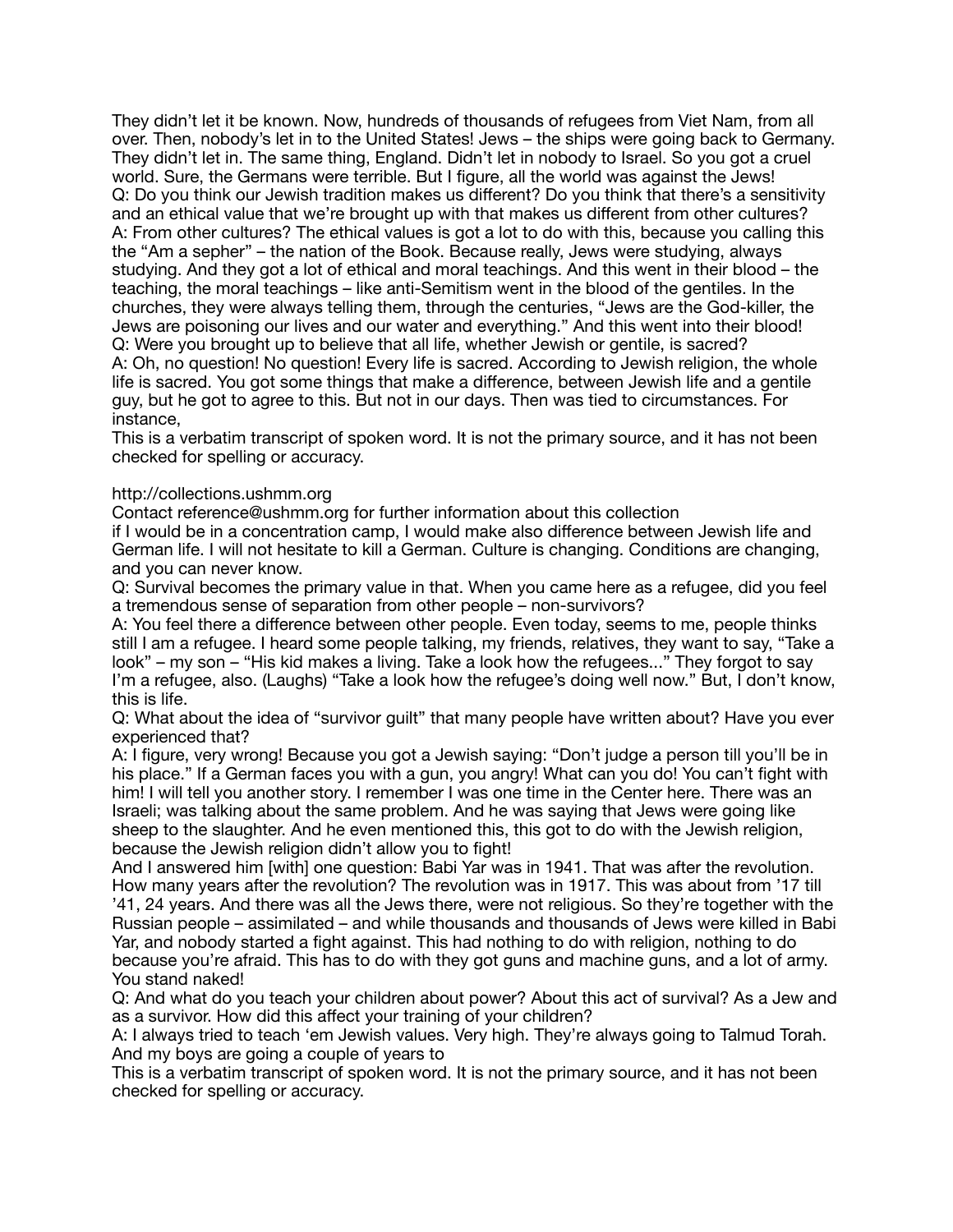http://collections.ushmm.org

Contact reference@ushmm.org for further information about this collection

yeshiva, and one was going to Yeshiva University. But I told 'em the same thing. You gotta fight for your rights! No question! But it depends on the circumstances. If you are sitting in a prison, you can do nothing. And I tried to give 'em all the Jewish values. This is all.

Q: What about the treatment of the Holocaust in books and in films – in terms of what you experienced. Do you feel that it's valid?

A: (Sigh) I would say it's very valid. And it's got to be written more in English – for people to know – all the world to know! I was last week in St. Paul, the Holocaust Remembrance in Temple of Aaron. But I didn't like it. Made like a theatre, a play of this. The singing was not correct; I not like to make it into a theatre, because it was a tragedy! They made it a kind of a play. I think it should be a lecture, or talking about this.

Q: There was a tendency then to "romanticize" the events? To romanticize?

A: A little, but not too much. I didn't like the talk.

Q: Somehow you feel that the truth is lost as we become very theatrical.

A: Yeah. Was with the theatricals the truth was just lost. And was even there a cantor was singing.

Q: And you don't see it as a show?

A: Was like a show. Was singing something. I don't know what they were singing with the melody from "Bei Mir Bist du Schoen." I didn't like it!

Q: What about the T.V. movie, The Holocaust?

A: The Holocaust was very good. There was another movie, that was also very good. What was its name?

A: There was Playing For Time, about the women who played and sang in the orchestra in a concentration camp.

A: Yeah, yeah. This is part of the true life what happened! The same thing: What could she do? She could resist? She couldn't resist! And this is true! This is true life!

 This is a verbatim transcript of spoken word. It is not the primary source, and it has not been checked for spelling or accuracy.

http://collections.ushmm.org

Contact reference@ushmm.org for further information about this collection

Q: To what extent have you shared your memories of all of this with your children?

A: Oh, I've told 'em all the stories – what happened. And if was a film about the Holocaust, I always tried to take 'em to see it. And there was memorial days on the Holocaust, was some gatherings, I took 'em always.

Q: Are your children interested in these memories?

A: Of course they're interested. They were raised completely Jewish. Q: Do you think of America as a land of promise?

A: I don't believe in America to happen this, what is happened in Germany. But it surprises. You got all the surprises in history. Who would believe that this will happen in Germany? So cultural a nation. But America's a little bit different, because you've got different nations. It's built not from one nation.

Q: Different nations within the nation.

A: See now, what happened, with Jackson. Farrakhan and his racism. He's got many followers. And this is the Black community! Where they all got persecuted. So you cannot be surprised. You've got surprises in history. Can never know. For instance, if I would go to Israel, it's not because you want to run away from the United States! You want to go because you know there you will be able to have a full Jewish life! But not to run away.

Q: Well, I gather America has been good to you.

A: Yeah. I have not to complain about America. I complain of this or that – during the war in America! But not now.

Q: And now you participate fully in the Jewish community here? A: Oh, yah. Synagogues, Federation, and so forth.